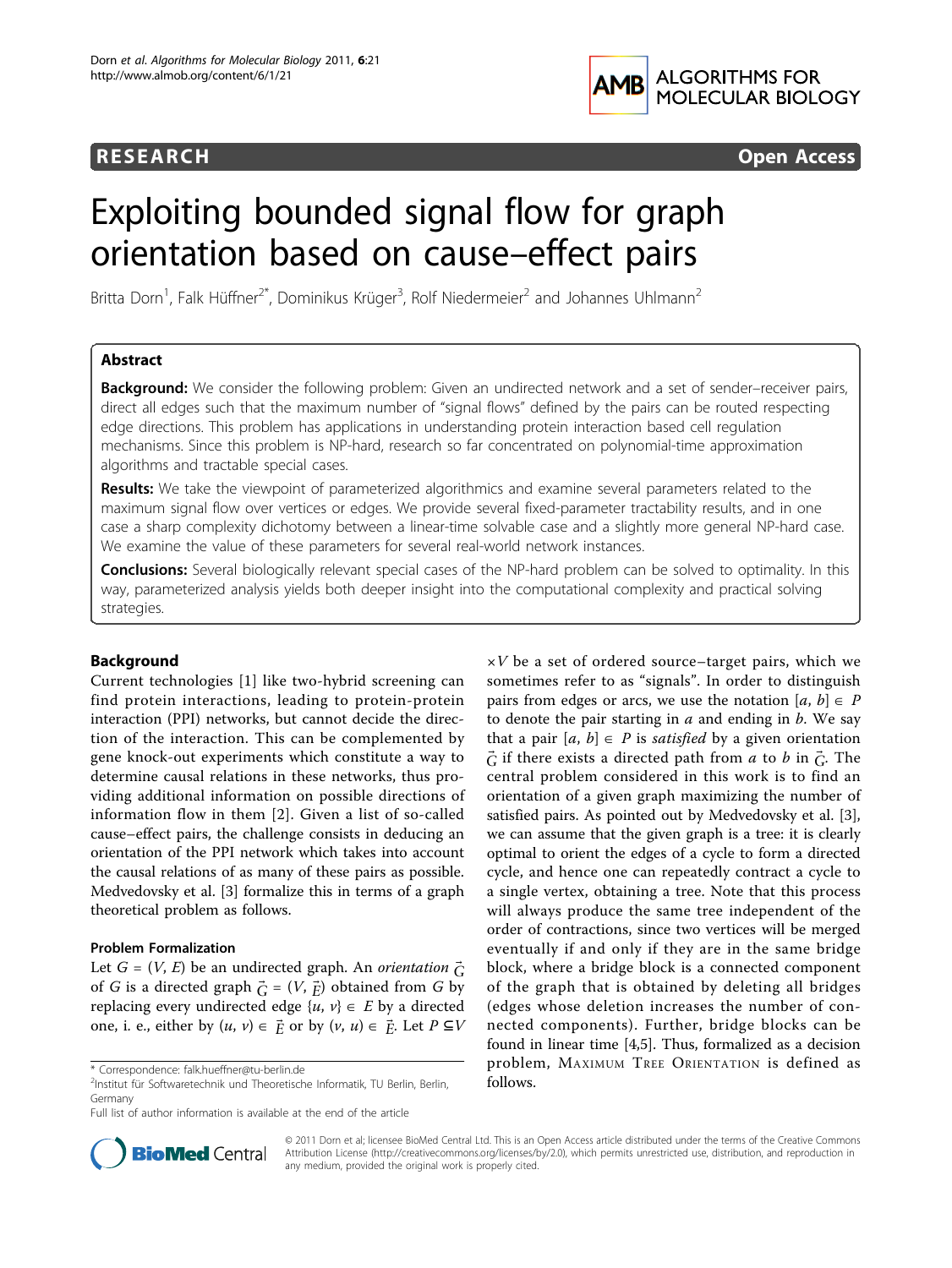#### Maximum Tree Orientation (MTO)

**Input:** An undirected tree  $T$ , a set  $P$  of ordered pairs of vertices of T, and an integer  $k \geq 0$ .

Question: Is there an orientation of T such that at most  $k$  pairs in  $P$  are not satisfied?

We also consider the weighted version, called WEIGHTED MAXIMUM TREE ORIENTATION (W-MTO), where every pair  $[a, b] \in P$  is associated with a rational weight  $\omega([a, b]) \geq 0$ , and the goal is to maximize the sum of weights of the satisfied pairs. Throughout this work,  $n$ denotes the number of vertices in the given MTO instance, if not stated otherwise.

As sketched before, MTO is motivated from the inference of causal relations in biological networks [\[6,7](#page-11-0)] such as PPI networks, but it also has applications in the context of communication networks, where several one-way connection request pairs are given. Since each link between two network nodes can only be used in one direction, one has to orient the links in such a way that as many communication requests as possible can be fulfilled.

#### Previous Work

MTO was introduced by Medvedovsky et al. [[3](#page-11-0)]; they showed that the problem is NP-complete even when the underlying tree is a star (that is, a diameter-two tree) or a tree with maximum vertex degree three. Moreover, they provided a cubic-time algorithm for MTO restricted to paths. Seeing MTO as the task to maximize the number of satisfied pairs, Medvedovsky et al. also provided polynomial-time approximation algorithms with approximation factor 1/4 in the case of stars and  $O(1/\log n)$  in the case of general *n*-vertex trees. The latter approximation factor was recently improved to  $O(\log \log n / \log n)$  by Gamzu et al. [[8\]](#page-11-0), who furthermore extended the studies of MTO to "mixed graphs" where some of the edges are already oriented based on causal relations known in advance. Besides these theoretical investigations, Medvedovsky et al. [[3\]](#page-11-0) also provided some experimental results based on a yeast PPI network and some synthetic data. Silverbush et al. [\[9](#page-11-0)] recently formulated a polynomialsize integer linear program for the generalization of mixed graphs and did some experiments with it. Also recently, Gitter et al. [[10\]](#page-11-0) considered graph orientation with the objective of maximizing the weight of all satisfied paths between sources and targets with length at most some constant  $k$ . They used approximation algorithms to discover pathways in biological networks. In an earlier work, Hakimi et al. [[11](#page-11-0)] studied the special case of MTO where the list of pairs to be satisfied contains all possible pairs; they developed a quadratictime algorithm for this case.

#### Our Contributions

We mainly continue and complement previous work on MTO [[3,8\]](#page-11-0) by starting a parameterized and multivariate complexity analysis of MTO. That is, we try to better understand the border between tractable and intractable cases of MTO while sticking to optimal (instead of approximate) solutions. In particular, our focus is on the "amount of signal flow" over vertices and edges, respectively, and how this influences the computational complexity of MTO.

• We show that W-MTO can be solved in  $O(2^{m_v} \cdot |P| + n^4)$  time on an *n*-vertex tree, where  $m_v$ denotes the maximum number of connecting paths (one-to-one corresponding to the input vertex pairs) over any tree vertex. In other words, W-MTO is fixedparameter tractable with respect to the parameter  $m_{\nu}$ .

• We introduce the concept of cross pairs and show that cross-pair-free instances of W-MTO can be solved in quadratic time, as a corollary also improving the cubic-time algorithm of Medvedovsky et al. [[3](#page-11-0)] for MTO on paths to quadratic time.

• We additionally show that W-MTO is fixed-parameter tractable with respect to the parameter  $q_v$  which is the maximum number of cross pairs over any vertex; namely, it can be solved in  $O(2^{q_v} \cdot n^2 \cdot q_v)$  time.

• Shifting the focus from "maximum vertex signal flow" to "maximum edge signal flow", we show a sharp complexity dichotomy: W-MTO can be solved in linear time if no tree edge has to carry more than two signals, but if this maximum edge signal flow is three, MTO already becomes NP-hard.

• Finally, we briefly discuss some practical aspects of exactly solving the so far very few considered real-world instances and conclude that these can be already solved to optimality within milliseconds (via at least three different strategies). However, we also make the point that with the future availability of further real-world data, our new algorithms could be of significant practical relevance beyond so far known or straightforward approaches.

# Preliminaries, Basic Facts, and Simple Observations

For ease of presentation, for a W-MTO instance  $(T, P, T)$ ω), we always assume that  $ω([s, t]) = 0$  for all pairs s,  $t \in V$  with [s, t]  $\notin P$ . Moreover, subsequently mostly referring to MTO, the presented concepts and definitions clearly apply to W-MTO as well. Note that in a tree  $T = (V, E)$ , for each ordered pair [a, b] of vertices, there exists a uniquely determined path connecting these vertices. We will therefore often write the path *defined by the pair*  $[a, b]$  when we refer to the unique path in the tree starting in vertex  $a$  and ending in vertex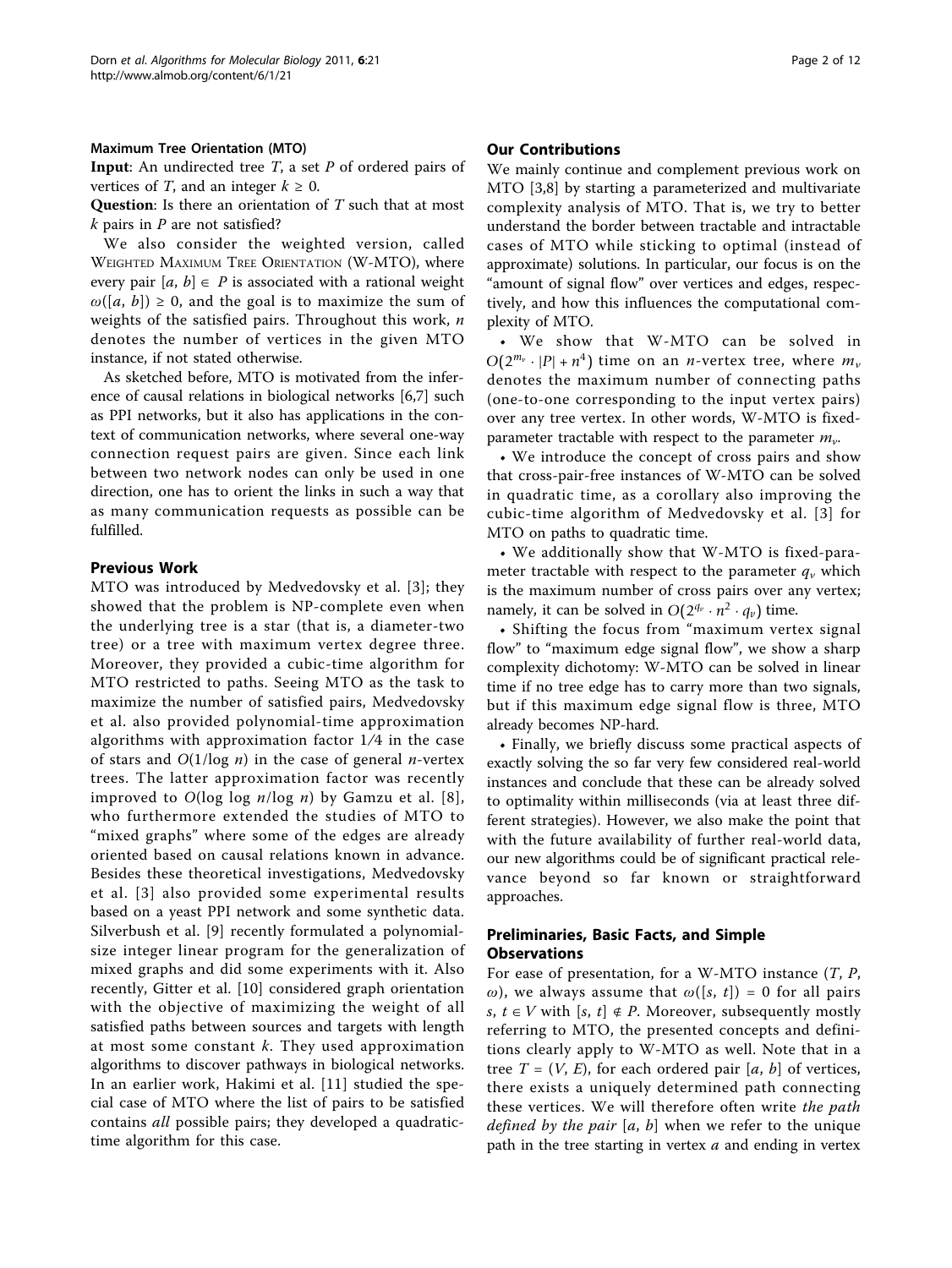b, or talk about pairs and paths interchangeably. Sometimes, we also talk about paths in the tree which do not necessarily correspond to pairs. We denote the undirected path connecting vertices v and w in T by path $_T(v,$ w). Moreover,  $P_v := \{ [s, t] \in P \mid v \in V \text{ (path}_T(s, t)) \}$ denotes the set of paths *passing through a vertex v* (note that this includes paths of which  $\nu$  is an endpoint). An MTO instance is called rooted if the underlying tree T is rooted. In a rooted tree  $T = (V, E)$ , if vertex  $a \in V$  is an ancestor of vertex  $b \in V$ , then we use the notation  $a \prec$ *b*. The subtree of T rooted at  $v \in V$  is denoted  $T_v$ .

Let  $(T = (V, E), P)$  be an MTO instance, and let  $x, y \in$ P be two pairs. We say that  $x$  conflicts with  $y$  if there exists no orientation of  $T$  for which both  $x$  and  $y$  are satisfied. From an  $n$ -vertex MTO instance, we build a so called conflict graph in which each vertex corresponds to an input pair of the MTO instance, and where there is an edge between two pairs if and only if they conflict with each other. More formally, given an MTO instance  $(T = (V, E), P)$ , the corresponding conflict graph  $G_c(T, E)$ *P*) is defined  $G_c(T, P) := (P, E_c)$  where  $E_c := \{(u, v\} \mid u, v\})$  $\in$  *P*  $\wedge$  *u* conflicts with  $\nu$ }.

The computation of the conflict graph can be done in  $\Theta(n^4)$  time. It clearly cannot be done faster, because up to  $O(n^4)$  conflicts are possible. To achieve the desired bound, we thus need to decide in constant time whether two pairs conflict with each other. This is done using an appropriate data structure and two simple observations: First, in a rooted tree, least common ancestors (LCAs) can be calculated in constant time after some linear time preprocessing [[12\]](#page-11-0). Second, two pairs are in conflict if and only if their paths run in different directions through an edge incident on the lower one of the two LCAs of the two pairs. Clearly, for an orientation of  $(T, P)$ , in  $G_c$  there are no edges (that is, conflicts) between the vertices corresponding to the satisfied source–target pairs, and hence the vertices corresponding to the non-satisfied source–target pairs form a vertex cover for  $G_c$ , that is, a vertex set  $V \subseteq P$ such that for every edge  $e \in E_c$  at least one endpoint of e is in V'. This yields the following useful observation.

Proposition 1. Finding a minimum-weight vertex cover in the conflict graph  $G_c(T, P)$  one-to-one corresponds to determining a minimum-weight set of pairs that cannot be satisfied in  $(T, P)$ .

It is generally assumed that the fact that a problem is NP-hard implies that there is no algorithm that finds an optimal solution and has running time bounded by a polynomial of the size of the input. Parameterized complexity is a two-dimensional framework for the analysis of computational complexity [[13-15](#page-11-0)]. One dimension is the input size  $n$ , and the other one is the *parameter* (usually a positive integer). A problem is called fixed*parameter tractable* (fpt) with respect to a parameter  $x$ if it can be solved in  $f(x)\,\cdot\,n^{O(1)}$  time, where  $f$  is a

computable function only depending on  $x$ . If a problem is fixed-parameter tractable with respect to  $x$ , we can hope for efficient optimal solutions as long as the parameter is not too large. Due to Proposition 1 we can immediately conclude that MTO and W-MTO are fixed-parameter tractable with respect to the parameter "number of pairs"  $p$ , since the conflict graph has  $p$  vertices and we can find a minimum-weight vertex cover by trying all possibilities in  $2^p \cdot n^{O(1)}$  time. Further, since minimum-weight vertex covers can be found in  $O(1.379<sup>k</sup>)$  $+$  kn) time [[16](#page-11-0)], we have fixed-parameter tractability with respect to the parameter "number of unsatisfied pairs", and if all weights are at least one, also with respect to the parameter "total weight of unsatisfied pairs".

Tree-decomposition-based algorithms have been successfully applied in the area of computational biology, for instance, in the context of structure–sequence align-ment [[17\]](#page-11-0). Informally speaking, the *treewidth* [\[15](#page-11-0)] measures the "tree-likeness" of a graph, and a tree decomposition is the "embedding" of a graph into a tree depicting the tree-like structure of the graph.

We recall the following definitions from literature [[18\]](#page-11-0): A tree decomposition of a graph  $G = (V, E)$  is a pair  $\langle \{X_i | i \in I\}, \mathcal{T} \rangle$ , where each  $X_i$  is a subset of V called *bag*, and  $\mathcal{T} = (I, F)$  is a tree with node set I and edge set F. The following must hold:

$$
1. \bigcup_{i \in I} X_i = V;
$$

2. for every edge  $\{u, v\} \in E$ , there is an  $i \in I$  such that { $u, v$ } ⊆  $X_i$ ; and

3. for all i, j,  $l \in I$ , if j lies on the path between i and l in  $\mathcal{T}$ , then  $X_i$  ∩  $X_l \subseteq X_j$ .

The *width* of  $\langle \{X_i | i \in I\}, \mathcal{T} \rangle$ , is max $\{|X_i| | i \in I\}$  - 1. The treewidth of G is the minimum width over all tree decompositions of G.

# Methods and Results

# Bounded Signal Flow Over Vertices

In this subsection, we investigate how the vertex-wise structure of the source–target pairs influences the computational complexity of MAXIMUM TREE ORIENTATION. More specifically, first we consider the parameter  $m_{\nu}$ denoting the maximum number of source–target paths passing through a vertex. We show that MTO can be solved in  $O(2^{m_v} \cdot |P| + n^4)$  time. In other words, MTO is fixed-parameter tractable with respect to the parameter  $m_{\nu}$ . Motivated by this positive result, we explore in more depth the structure of the source–target paths that pass through a vertex. To this end, we introduce the concept of "cross pairs" and show that for crosspair-free instances MTO can be solved in  $O(n^2)$  time. Informally speaking, an instance is cross-pair-free if the input tree can be rooted such that for each source–target pair one endpoint is an ancestor of the other one.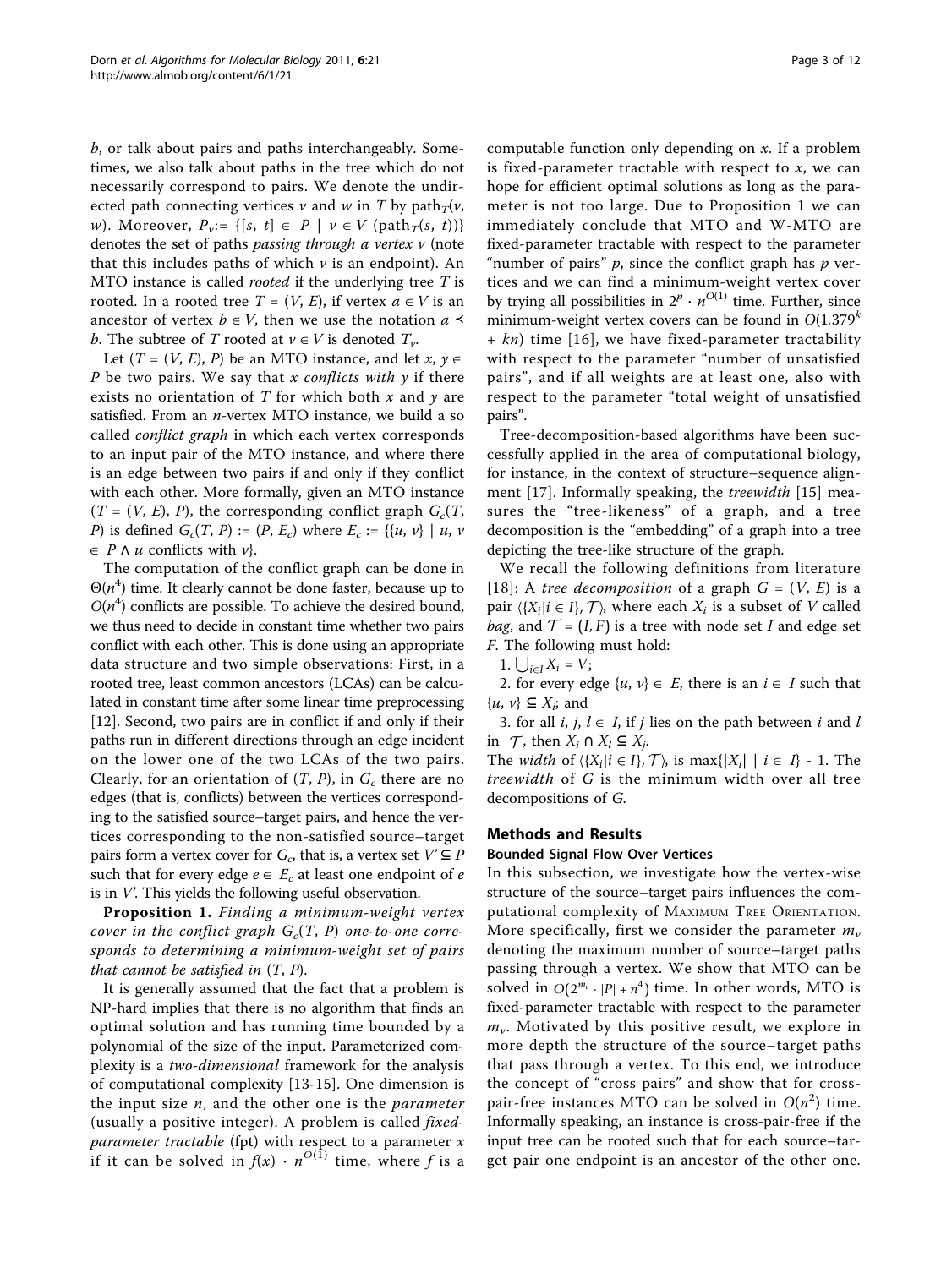Then, for a rooted MTO instance a cross pair is a source–target pair such that none of its endpoints is the ancestor of the other endpoint. By refining the solving strategy for cross-pair-free instances, we show that MAX-IMUM TREE ORIENTATION can be solved in  $O(2^{q_v} \cdot n^2 \cdot q_v)$ time, where  $q_v$  denotes the maximum number of cross pairs passing through a vertex.

All algorithms in this subsection are based on dynamic programming, and, hence, since source–target pair weights can easily be incorporated, extend to W-MTO.

# Parameter "Maximum Number of Pairs Per Vertex"

Here, we show that W-MTO is fixed-parameter tractable for the parameter  $m_{\nu}$  denoting the maximum number of source–target pairs passing through a vertex. To this end, we prove in Theorem 1 that we can construct in polynomial time a tree decomposition of the conflict graph of treewidth at most  $m_{\nu}$ . Recall that (weighted) MTO is equivalent to (weighted) VERTEX COVER on the conflict graph (see Proposition 1). Thus, the running time follows by the fact that (weighted) VERTEX COVER can be solved in  $O(2^{tw}n)$  time, given a tree decomposi-tion of width tw [[15\]](#page-11-0).  $\Box$ 

Theorem 1. On n-vertex trees, WEIGHTED MAXIMUM TREE ORIENTATION is solvable in  $O(2^{m_v} \cdot |P| + n^4)$  time, where  $m<sub>v</sub>$  denotes the maximum number of source–target pairs passing through a vertex.

Proof. First, we show how to construct a tree decomposition of width  $m_{\nu}$  of the conflict graph in polynomial time. Let  $(T = (V, E), P)$  denote an MTO instance and let  $G_c = (P, E_c)$  denote the associated conflict graph. The basic idea is that we can use  $T$  as the underlying tree of a tree decomposition of  $G_c = (P, E_c)$ . More specifically, the tree decomposition is given by  $\langle P_{\nu} | \nu \in V \rangle$ ,  $T \rangle$  for all  $v \in V$ . Recall that  $P_v$  denotes the set of source–target pairs passing through v. Observe that each vertex  $p \in P$  of the conflict graph appears exactly in the bags  $X_{\nu}$  for all  $v \in V$  (path $_T(p)$ ). Moreover, note that if two source–target pairs  $p = [s, t]$  and  $p' = [s', t']$  are in conflict (and hence are adjacent in the conflict graph), then path  $_T(s, t)$  and path $_T(s', t')$  have at least one edge and thus at least two vertices in common. Hence, every edge of the conflict graph is contained in at least one of the  $X_v$ 's. Thus, all conditions of a tree decomposition are fulfilled. Moreover, the width of this tree decomposition is clearly  $m_{\nu}$  - 1. The conflict graph, the sets  $P_{\nu}$ , and the tree decomposition can be computed in  $O(n^4)$  time. Thus, the overall running time follows by the fact that WEIGHTED VERTEX COVER can be solved in  $O(2^{tw} |P|)$  time, given a tree decomposition of width tw of  $G_c$  [\[15](#page-11-0)].

#### Cross Pairs

In Theorem 1, we have shown that W-MTO is fixedparameter tractable with respect to the parameter  $m_{\nu}$ . In

the following, we will strengthen this result by showing that W-MTO is fixed-parameter tractable with respect to the parameter "number of a special type of source– target pairs (the so-called cross pairs) passing through a vertex". The idea is to identify a "trivial" (that is, polynomial-time solvable) special case of the problem and then to investigate instances that are close to these trivial instances, their closeness measured in terms of a certain parameter which is referred to as distance from triviality [[19,20\]](#page-11-0).

In the following, we will always consider rooted trees. Informally speaking, a cross-pair-free instance only contains source–target pairs whose corresponding paths are directed either towards the root or towards the leaves, but do not change their direction. Cross-pair-free instances of W-MTO are of special interest since they constitute our "trivial instances".

**Definition 1.** Let  $(T = (V, E), P, \omega)$  be an instance of W-MTO where T is a rooted tree. A source-target pair p  $=[a, b] \in P$  is called cross pair if neither a is an ancestor of b nor b an ancestor of a. An instance of W-MTO is called cross-pair-free if T can be rooted such that P does not contain any cross pairs.

#### Cross-pair-free Instances

Now, we devise a dynamic-programming-based algorithm solving W-MTO in quadratic time on cross-pairfree instances.

Theorem 2. On n-vertex trees, WEIGHTED MAXIMUM TREE ORIENTATION for cross-pair-free instances with given root can be solved in  $O(n^2)$  time.

Proof. Algorithm. We present a dynamic programming algorithm with quadratic running time solving a cross-pair-free W-MTO instance  $(T = (V, E), P, \omega)$  with root  $r$ . For the presentation of the algorithm, we use the following notation. For  $v \in V$ , let  $T_v$  be the subtree of T rooted at v. For all v,  $w \in V$  with  $v \prec w$  (that is, v is an ancestor of  $w$ ) let  $T_w^v$  denote the subtree of  $T$  induced by *V*<sup>*w*</sup> := *V*(*T<sub><i>w*</sub>)∪ *V*(path<sub>*T*</sub>(*v*, *w*)).

For ease of presentation, let  $V_w^w := V(T_w)$ . Moreover, let  $P_w^v := \{ [s, t] \in P \mid s, t \in V_w^v \}$ . That is,  $T_w^v$  is the tree consisting of the path path  $_T(v, w)$  and the subtree  $T_w$ rooted at  $w$ , and  $P_w^v$  are the pairs with both endpoints in *T*<sup>*w*</sup>. Finally, the *weight* of an orientation  $\vec{T}^{\nu}_{w}$  of  $(T^{\nu}_{w}, P^{\nu}_{w})$  is the sum of the weights of the pairs in  $P_w^{\nu}$  satisfied by  $\vec{T}_w^{\nu}$ 

The algorithm maintains an  $n \times n$  dynamic programming table S, containing for each  $v, w \in V$  with  $v \prec w$  or  $v = w$  the two entries  $S(v, w)$  and  $S(w, v)$ . The goal of the dynamic programming procedure is to fill S in accordance with the following definition.

For all  $v, w \in V$  with  $v \prec w$ , entry  $S(v, w)$  is the maximum weight of an orientation of  $(T_w^v, P_w^v)$  among all orientations of  $(T_w^v, P_w^v)$  orienting the path between  $v$ and  $w$  from  $v$  to  $w$  (that is, away from the root).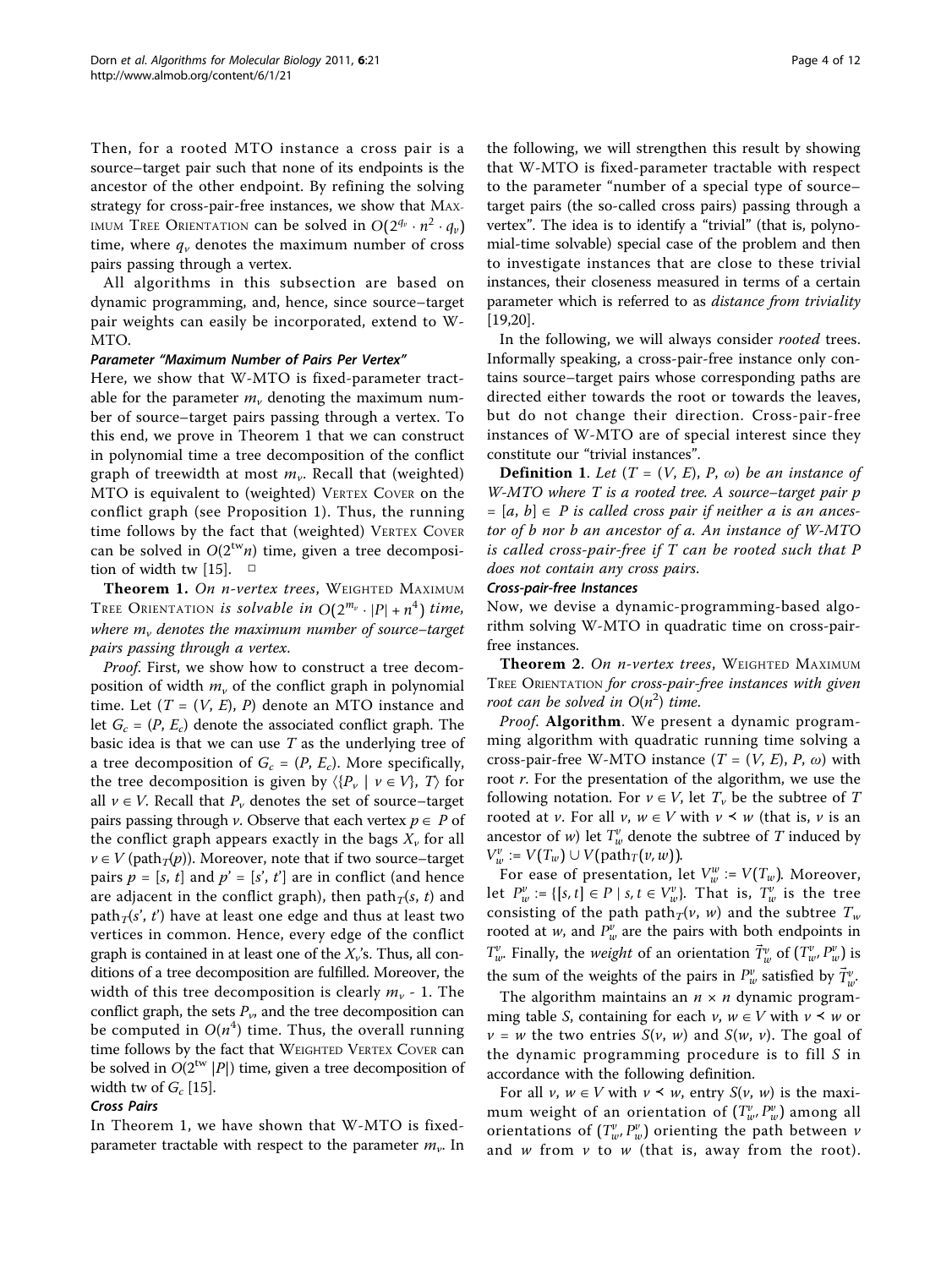Analogously,  $S(w, v)$  is the maximum weight of an orientation of  $(T_w^v, P_w^v)$  among all orientations of  $(T_{w'}^v, P_w^v)$ orienting the path between  $\nu$  and  $w$  from  $w$  to  $\nu$  (that is, towards the root). Note that in the case  $v = w$  we have that  $S(v, v)$  is the weight of an optimal orientation of the subtree rooted at v.

Next, we describe how our algorithm computes the entries of S in accordance with this definition. The weight of an optimal orientation of  $(T, P)$  can then be found in  $S(r, r)$ .

To compute the entries of S, visit all vertices  $w \in V$  in a bottom-up traversal. Then, for each  $w$  consider all vertices  $v \in V$  with  $v = w$  or  $v \prec w$  and set (omit the sum if  $w$  is a leaf):

$$
S(v, w) := A(v, w)
$$
  
+ 
$$
\sum_{u \text{ is a child of } w} \max \left\{ S(u, w), S(v, u) - A(v, w) \right\},\tag{1}
$$

 $S(w, v) := A(w, v)$ 

+ 
$$
\sum_{u \text{ is a child of } w} \max \left\{ S(w, u), S(u, v) - A(w, v) \right\} . (2)
$$

Herein,  $A(w, v)$  denotes the sum of the weights of the source–target pairs with both endpoints on path  $_T(v, w)$ that are satisfied when orienting the path between  $\nu$  and  $w$  from  $v$  to  $w$ , that is,

$$
A(v, w) := \omega({\lbrace s, t \rbrace \in P \mid s, t \in V(\text{path}_T(v, w)) \land s \prec t \rbrace}).
$$
\n(3)

Analogously,  $A(w, v) := \omega \left( \{ [s, t \in P \mid s, t \in V \text{ (path}_T(v,$ w))  $\land$  *t* ≺ *s*}). Moreover, for ease of presentation we assume that  $A(v, v) = 0$ .

Correctness. For the correctness of the algorithm note the following. For a leaf  $w$  and an ancestor  $v$  of  $w$ , the tree  $T_w^v$  is identical to the path path $_T(v, w)$ . Hence, the sum of the weights of pairs that can be satisfied by orienting the path either from  $\nu$  to  $\nu$  or from  $\nu$  to  $\nu$  is  $A(v, w)$  and  $A(w, v)$ , respectively. Next, consider the case that  $w$  is an inner vertex and let  $v$  be an ancestor of  $w$ . Moreover, let  $u_1, \dots, u_\ell$  denote the children of w. We argue that the maximum weight of an orientation of  $(T_w^v, P_w^v)$  orienting the edges on path<sub>T</sub>(v, w) towards w equals

$$
A(v, w) + \sum_{i=1}^{\ell} \max \left\{ S(u_i, w), S(v, u_i) - A(v, w) \right\}, \quad (4)
$$

and, hence,  $S(v, w)$  is computed correctly. To this end, consider a maximum-weight orientation  $\vec{T}_{w}^{v}$  of  $(T_{w'}^{v}P_{w}^{v})$ orienting the edges on path  $_T(v, w)$  towards w. If, for a child  $u_i$ ,  $\vec{T}_w^v$  contains the arc  $(u_i, w)$ , then the

Page 5 of 12

contribution of the source-target pairs in  $P_w^v$  with at least one endpoint in  $T_{u_i}$  to the weight of  $\vec{T}_{w}^v$  is  $S(u_i, w)$ ; note that no source–target pair of  $P_w^v$  with exactly one endpoint in  $T_{u_i}^w$  is satisfied by  $\vec{T}_{w'}^v$  and thus the contribution of these pairs is  $S(u_i, w)$  (a smaller contribution would contradict the optimality of  $\vec{T}_{w}^{v}$ ). Moreover, if for a child  $u_i$  the oriented tree  $\vec{T}^v_w$  contains the arc  $(w, u_i)$ , then it follows by a similar argument that the contribution of the paths in  $P_w^v$  with at least one endpoint in  $V(T_{u_i})$  is  $S(v, u_i)$  -  $A(v, w)$ . The only difference is that the contribution of the source–target pairs with both endpoints in V (path<sub> $T$ </sub>(v, w)) is already considered in the above formula, and, hence, must be subtracted from  $S(v, u_i)$ .

Running time. For the running time bound, we show that A can be computed in  $O(n^2)$  time in a preprocessing step. Then, the overall running time is clearly bounded by

$$
O\left(\sum_{v\in V}\sum_{w\in V}\deg_T(w)\right)=O\left(\sum_{v\in V}n\right)=O(n^2),\tag{5}
$$

since  $\sum_{w \in V} \deg_T(w) = 2(n - 1)$  in trees. Clearly for v, w  $\in$  *V* with *v* ≺ *w* the matrix entries *A*(*v*, *w*) and *A*(*w*, *v*) can be computed by setting

$$
A(v, w) := \omega([v, w]) + A(v, \gamma) + A(x, w) - A(x, \gamma)
$$
 (6)

and

$$
A(w, v) := \omega([w, v]) + A(w, x) + A(y, v) - A(y, x), \qquad (7)
$$

where x is the neighbor of  $\nu$  and  $\nu$  is the neighbor of  $\nu$  on path<sub> $T(v, w)$ </sub>. This assumes, however, that all the entries of A for pairs with distance  $l - 1$  are known before computing the entries of the pairs with distance l. This can be ensured by using a queue (first-in-first-out data structure) as follows. For the computation of A, first, for all edges  $\{v, w\} \in E$  with  $v \prec w$  set  $A(v, w) := \omega([v, w])$  and A  $(w, v) := \omega([w, v])$  (let  $\omega([s, t]) := 0$  if  $[s, t] \notin P$ ) and append the pair  $(v, w)$  at the tail of the queue. After each edge has been processed, proceed as follows. Until the queue is empty, let  $(x, w)$  denote the next element at the head of the queue and let  $\nu$  denote the parent of  $x$  and let y denote the parent of w in T (if  $x = r$  remove  $(x, w)$  from the head position of the queue and do nothing else). It is easy to verify that the entries for the pairs  $(x, w)$  and  $(v, w)$ y) have already been computed and, hence, can be used to compute  $A(v, w)$  and  $A(w, v)$  as described above. Finally, we remove  $(x, w)$  from the head position of the queue and append  $(v, w)$  at the tail of the queue. Clearly, for every pair v, w of vertices with  $v \prec w$ , we need a constant number of operations to compute the two table entries  $A(v, w)$  and  $A(w, v)$ , resulting in an overall running time bound of  $O(n^2)$ .  $\Box$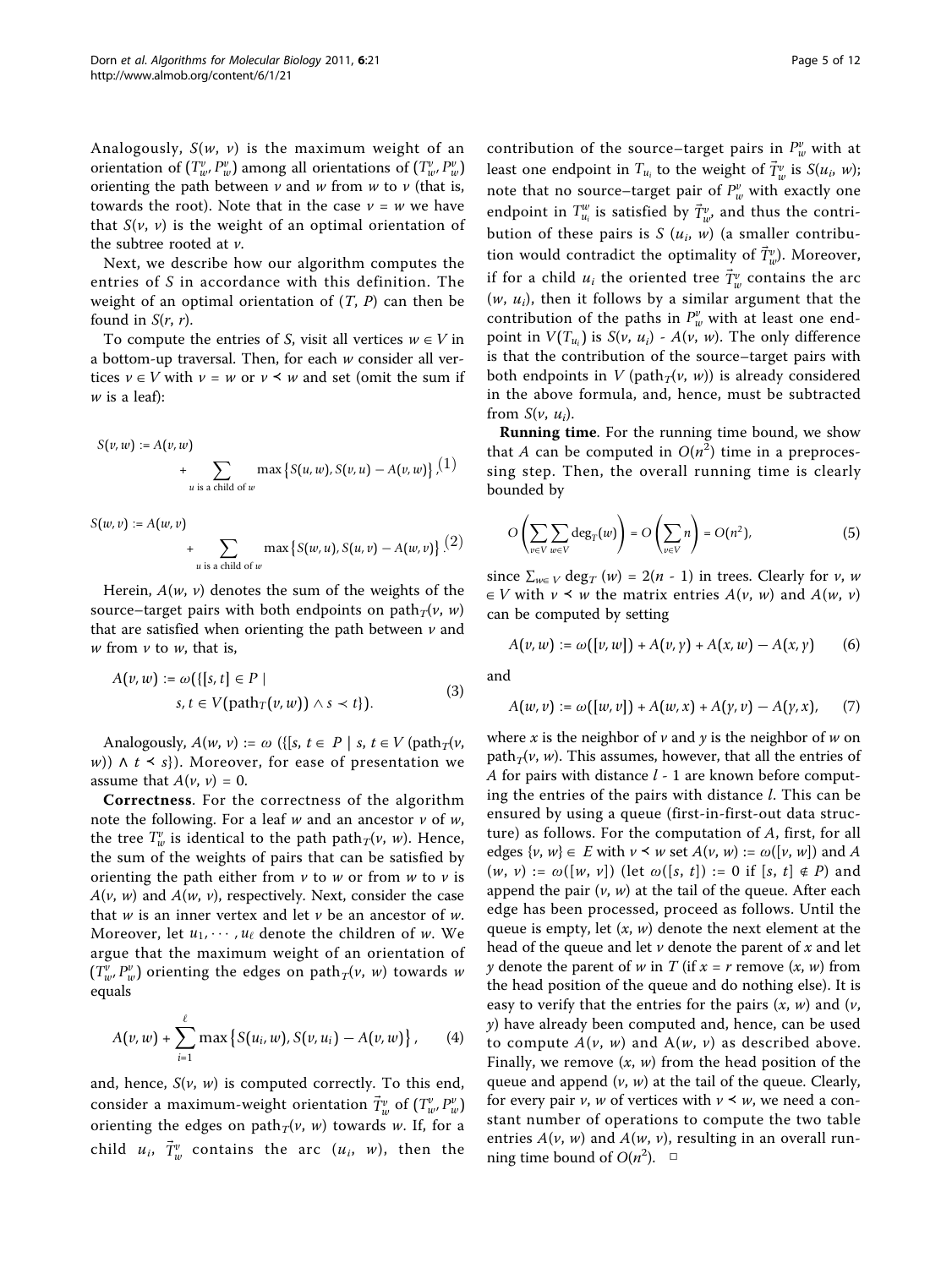Note that if the root of a cross-pair-free W-MTO instance is not known, it can be calculated in  $O(n|P|)$ time by trying all roots and then checking for each pair if the least common ancestor is one of the two endpoints.

As an immediate consequence of Theorem 2, we can improve the cubic-time algorithm for MTO on paths by Medvedovsky et al. [[3](#page-11-0)] to quadratic time. Herein, we use that every path rooted at one of its endpoints results in a cross-pair-free instance of MTO.

# Corollary 1

WEIGHTED MAXIMUM TREE ORIENTATION ON n-vertex paths can be solved in  $O(n^2)$  time.

# Parameter "Maximum Number of Cross Pairs Passing Through a Vertex"

Next, we show that W-MTO is fixed-parameter tractable with respect to the parameter  $q_v$  by extending the dynamic programming algorithm for cross-pair-free instances. Formally,  $q_v$  is defined as follows. For a rooted W-MTO instance  $(T = (V, E), P)$  with root r, let Q denote the set of cross pairs. Moreover, for  $v \in V$  let  $Q_v$ :=  $P_v$  ∩ Q be the set of cross pairs passing through v. With respect to the root r the maximum number  $q_v(r)$ of cross pairs passing through a vertex is given by  $\max_{v \in V} |Q_v|$ . Then,  $q_v$  is the minimum value of  $q_v(r)$ over all possible choices r to root T.

Theorem 3. On n-vertex trees, WEIGHTED MAXIMUM TREE ORIENTATION with given root can be solved in  $O(2^{q_v} \cdot q_v \cdot n^2)$  time, where  $q_v$  denotes the maximum number of cross pairs passing through a vertex.

Proof. The basic idea of the algorithm is to incorporate the cross pairs by trying for every vertex all possibilities to satisfy the cross pairs passing through this vertex. To this end, we extend the matrix S by an additional dimension. As a consequence, the dynamic programming update step becomes significantly more intricate.

Let  $(T = (V, E), P, \omega)$  be a rooted W-MTO instance with root  $r$ . For the presentation of the algorithm we use the same notation as in the proof of Theorem 2. In addition, we employ the following definitions.

Let  $w \in V$ . A possibility to satisfy the cross pairs in  $Q_w$ is represented by a coloring  $c_w : Q_w \to \{0, 1\}$ , meaning that a cross pair  $q \in Q_w$  must be satisfied iff  $c_w(q) = 1$ . Let  $\mathcal{C}_w$  denote the set of all 0/1-colorings of  $Q_w$ . Note that  $|\mathcal{C}_w| = 2^{|Q_w|}$ . To incorporate the cross pairs, for every  $v, w \in V$  with  $v \prec w$  or  $v = w$  and for every coloring  $c_w$ , the dynamic programming table S contains two entries  $S(v, w, c_w)$  and  $S(w, v, c_w)$ . Informally speaking, S  $(v, w, c_w)$  denotes the maximum weight of an orientation of  $T_w^v$  under the assumption that all cross pairs  $q \in Q_v$ with  $c_w(q) = 1$  are "satisfiable" and the edges in path $T(v,$ 

w) are oriented from v towards w. Entry  $S(w, v, c_w)$  is defined analogously, but here we assume that the edges in path<sub> $T(v, w)$ </sub> are oriented from w towards v. For a precise description, we use the following notation.

Clearly, we are interested only in colorings  $c_w$  of  $Q_w$ such that any two cross pairs  $q, q' \in Q_w$  with  $c_w(q) = c_w$  $(q') = 1$  are not in conflict. We call such a coloring locally feasible. Moreover, we extend the notion "feasible" as follows. As informally described above, we distinguish the two cases that the edges on path $_T(v, w)$  are oriented

(1) from  $\nu$  to  $w$  (for entry  $S(\nu, w, c_w)$ ), or

(2) from w to v (for entry  $S(w, v, c_w)$ ).

For the case (1), a locally feasible coloring  $c_w$  is called *feasible* if for each cross pair  $[s, t] \in Q_w$  with  $c_w([s, t]) =$ 1 orienting the edges on path  $\tau(\nu, w)$  from  $\nu$  to w and the edges on path  $T(s, t)$  from s to t is simultaneously possible. Analogously, a locally feasible coloring  $c_w$  is feasible for case (2) when orienting the edges on path<sub> $T(s, t)$ </sub> from s to t does not contradict the orientation of the edges on path  $_T(v, w)$  from w to v.

For a coloring  $c_w$  of  $Q_w$ , we must ensure that in the considered orientations of  $(T_w^v, P_w^v)$  all cross pairs  $q \in$  $Q_w$  with  $c_w(q) = 1$  are satisfiable. Therefore, we call an orientation of  $(T_w^v, P_w^v)$  consistent with a cross pair [s, t]  $∈ Q_w$  (note that [*s*, *t*] ∈ *P*\*P*<sup>*w*</sup><sub>*w*</sub> is allowed) if the common edges of  $T_w^v$  and path<sub>T</sub>(s, t) are oriented from s to t. Finally, we call an orientation of  $(T_w^v, P_w^v)$  consistent with *a coloring*  $c_w$  of  $Q_w$  if the orientation is consistent with each cross pair  $q \in Q_w$  with  $c_w(q) = 1$ .

With these notations, we can formally define the meaning of the entries of S. For every two vertices  $v, w \in V$  with  $v \prec w$  or  $v = w$  and for every 0/1-coloring  $c_w \in Q_w$  the entry  $S(v, w, c_w)$  is -∞ if the coloring  $c_w$  is not feasible for case (1). Otherwise,  $S(v, w, c_w)$  denotes the maximum weight of an orientation of  $(T_w^v, P_w^v)$ among all orientations of  $(T_w^v, P_w^v)$  fulfilling the following constraints:

- the edges on path  $\tau(v, w)$  are oriented from v to w, and
- the orientation is consistent with  $c_w$ .

This definition ensures that the orientation is not conflicting with the realization implied by the coloring  $c_w$ and the fixed orientation of path  $_T(v, w)$ . The entry  $S(w, w)$  $v, c_w$ ) is defined analogously with the difference that here we assume that the edges on path  $_T(v, w)$  are oriented from  $w$  to  $v$ . Note that the cross pairs having only one endpoint in  $T_w^v$  are not contained in  $P_w^v$ , and hence do not contribute to the weight of an orientation of  $(T_w^v, P_w^v)$ . Observe that  $\max_{c_r \in C_r} S(r, r, c_r)$  is the maximum weight of an orientation of the whole instance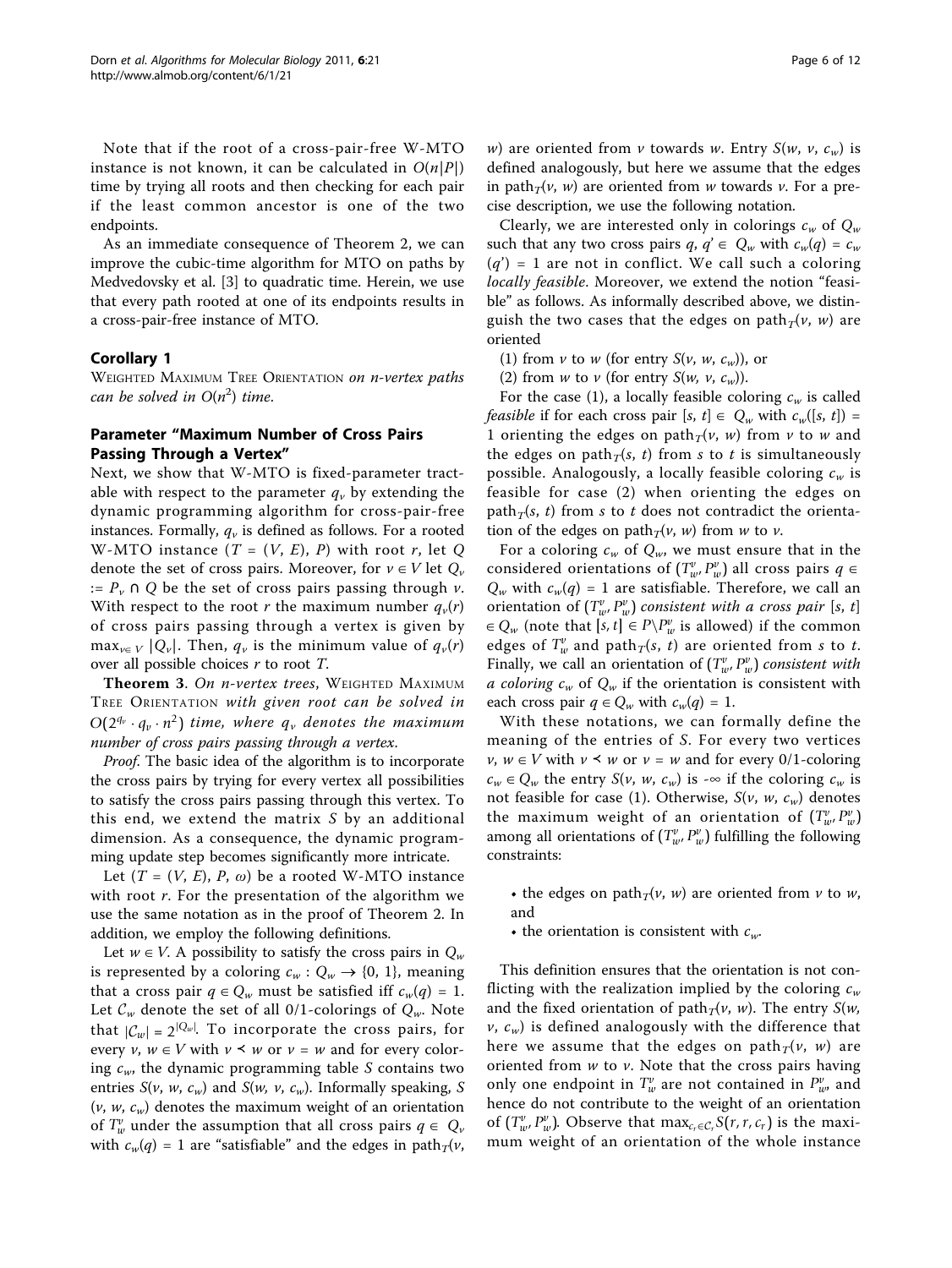(*T*, *P*,  $\omega$ ) since  $T_r^r = T$  and we build the maximum over all colorings of the cross pairs in  $Q_r$ . Next, we provide a strategy to compute the entries of S in accordance with this definition. In the update step, we need to adjust the tables of a vertex w with the tables of its children. Doing so, we have to ensure that we only consider colorings that are not contradictory to each other. Let  $c_u$ denote a coloring of  $Q_u$  and  $c_w$  denote a coloring of  $Q_w$ . We use  $c_u|c_w$  to denote that  $c_u$  and  $c_w$  agree in the coloring of the cross pairs in  $Q_u \cap Q_w$ , that is, for all  $q \in Q_u \cap Q_w$  it holds that  $c_u(q) = c_w(q)$ . Finally, let W<sub>LCA</sub>  $(w, c_w)$  denote the sum of the weights of the cross pairs  $[s, t] \in Q_w$  with  $c_w([s, t]) = 1$  that have w as their least common ancestor.

For the computation of S, visit each vertex  $w \in V$  in a post-order traversal of T. For each w consider all vertices  $v \in V$  with  $v \prec w$  or  $v = w$ . Moreover, let  $u_1, \cdots, u_\ell$  denote the children of  $w$  (if  $w$  is not a leaf). Then, for each coloring  $c_w \in C_w$ , set  $S(v, w, c_w) := -\infty$  if  $c_w$  is infeasible for case (1), otherwise set (omit the sum if  $w$  is a leaf)

$$
S(v, w, c_w) := A(v, w) + W_{\text{LCA}}(w, c_w) + \sum_{i=1}^{\ell} M(u_i, v, w, c_w)
$$
 (8)

where

$$
M(u_i, v, w, c_w) := max\{ \max S(v, u_i, c_{u_i}) - A(v, w) : c_{u_i} \in C_{u_i}, c_{u_i} | c_w \}, \quad (9) \max\{S(u_i, w, c_{u_i}) : c_{u_i} \in C_{u_i}, c_{u_i} | c_w \}\}
$$

and  $S(w, v, c_w) := -\infty$  if  $c_w$  is infeasible for case (2), otherwise set (omit the sum if  $w$  is a leaf)

$$
S(w, v, c_w) := A(w, v) + W_{\text{LCA}}(w, c_w) + \sum_{i=1}^{\ell} M(u_i, w, v, c_w)
$$
\n(10)

where

$$
M(u_i, w, v, c_w) := \max\{ \max S(u_i, v, c_{u_i}) - A(w, v) : c_{u_i} \in C_{u_i}, c_{u_i} | c_w \}, (11) \max\{S(w, u_i, c_{u_i}) : c_{u_i} \in C_{u_i}, c_{u_i} | c_w \}.
$$

Herein, A is defined exactly as in the proof of Theorem 2.

**Correctness.** For the correctness, we argue that for  $v$ ,  $w \in V$  with  $v \prec w$  and for a coloring  $c_w \in C_w$  that is feasible for case (1), the maximum weight of an orientation of  $(T_w^v, P_w^v)$  consistent with  $c_w$  that orients the edges on path  $_T(v, w)$  from v to w is  $A(v, w)$  +  $W_{\text{LCA}}(w, c_w)$  +  $\sum_{i=1}^{\ell} M(u_i, v, w, c_w)$ , and, hence,  $S(\nu, w, c_w)$  is computed correctly. To this end, first consider the case that  $w$  is a leaf. Then,  $T_w^v$  is identical to

path<sub>*T*</sub>(*v*, *w*) and  $Q_w = \emptyset$ . Hence, in this case exactly the source–target pairs  $[s, t] \in P_w^v$  with  $s \prec t$  are satisfied whose total weight per definition is  $A(v, w)$ . Second, consider the case that  $w$  is an internal vertex with children  $u_1, \dots, u_\ell$ . Moreover, let  $\vec{T}_w^v$  be an optimal orientation consistent with  $c_w$  that orients the edges on path $_T$  $(v, w)$  from  $v$  to  $w$ . Assume that this orientation contains for a child  $u_i$  the arc  $(u_i, w)$ . Then, with respect to w and  $u_i$ , the subgraph of  $\vec{T}_w^v$  induced by the vertices in  $V_{u_i}^w$ is an orientation of  $T_{u_i}^w$  consistent with a coloring  $c_{u_i}$  that clearly agrees with  $c_w$ . Thus, the contribution of  $u_i$  to the weight of  $\vec{T}_{w}^{v}$  is the maximum  $S(u_{i}, w, c_{u_{i}})$  over all  $c_{u_i} \in Q_{u_i}$  that agree with  $c_w$ . Similarly, if  $\vec{T}_w^v$  contains the arc  $(w, u_i)$  for a child  $u_i$ , the subgraph of  $\overline{T}^v_w$  induced by the vertices in  $V_{u_i}^v$  is an orientation of  $T_{u_i}^v$  consistent with a coloring  $c_{u_i}$  that clearly agrees with  $c_w$ . Thus, the contribution of the pairs in  $P_w^v$  with at least one endpoint in *T<sub>u<sub>i</sub>*</sub> is the maximum of *S*(*v*, *u<sub>i</sub>*, *c<sub>u<sub>i</sub>*</sub>) – *A*(*v*, *w*) over all  $c_{u_i} \in C_{u_i}$  that agree with  $c_w$  (here, we have to subtract the number of satisfied pairs with both endpoints on path<sub> $T(v, w)$ </sub> that are already accounted for by the term A  $(v, w)$  in (8)). Finally, observe that the contribution of the cross pairs q in  $P_w^v$  with  $c_w(q) = 1$  for which w is the least common ancestor are not taken into account in the contributions of the  $u_i$ 's. This is done by the term  $W_{\text{LCA}}$  in (8). The argumentation for the correctness of the computation of  $S(w, v, c_w)$  follows analogously.

Running time. Next, we analyze the running time. We use the following notation and implementation details. For  $w \in V$  let  $Q_w = {p_1^w, \ldots, p_{n_w}^w}$ . A coloring  $c_w : Q_w \to {0, \atop \cdots}$ 1} is realized by a tuple  $(c_1, \ldots, c_{n_w}) \in \{0, 1\}^{n_w}$  with  $c_w(p_i^w) = c_i$  for all  $1 \le i \le n_w$ . Moreover, the dynamic programming table *S* is realized by two tables  $S_{v,w}^{\text{up}}$  and  $S_{v,w}^{\text{down}}$ for every pair  $v, w \in V$  with  $v \prec w$  or  $v = w$  with an entry for every coloring  $c \in \{0, 1\}^{n_w}$  where  $S_{\nu, w}^{\mu_p}(c) = S(w, v, c)$ and  $S_{v,w}^{down}(c) = S(v,w,c)$ . The table *A* is computed exactly as in the proof of Theorem 2 in  $O(n^2)$  time in a preprocessing step. Moreover, note that after  $O(n)$  preprocessing time, least common ancestors of the source–target pairs can be found in constant time [[12](#page-11-0)].

To prove the running time, we show that for every pair *v*, *w* with  $v \leq w$  or  $v = w$  the computation in (8) and (10) can be done in  $O(2^{q_v} \cdot q_v \cdot deg_T(w))$  time. We focus on the computation of (8). The running time analysis for (10) follows by the same arguments. The crucial observation is that the summands in the sum in (8) are independent of each other in the sense that the determination of the maximum for one child  $u_i$  (the computation of  $M(u_i)$ ,  $(v, w, c_w)$  does not depend on the decision made for a different child. Hence, for the computation of the entries of  $S_{v,w}^{down}$  proceed as follows. Consider each child *u* of *w* one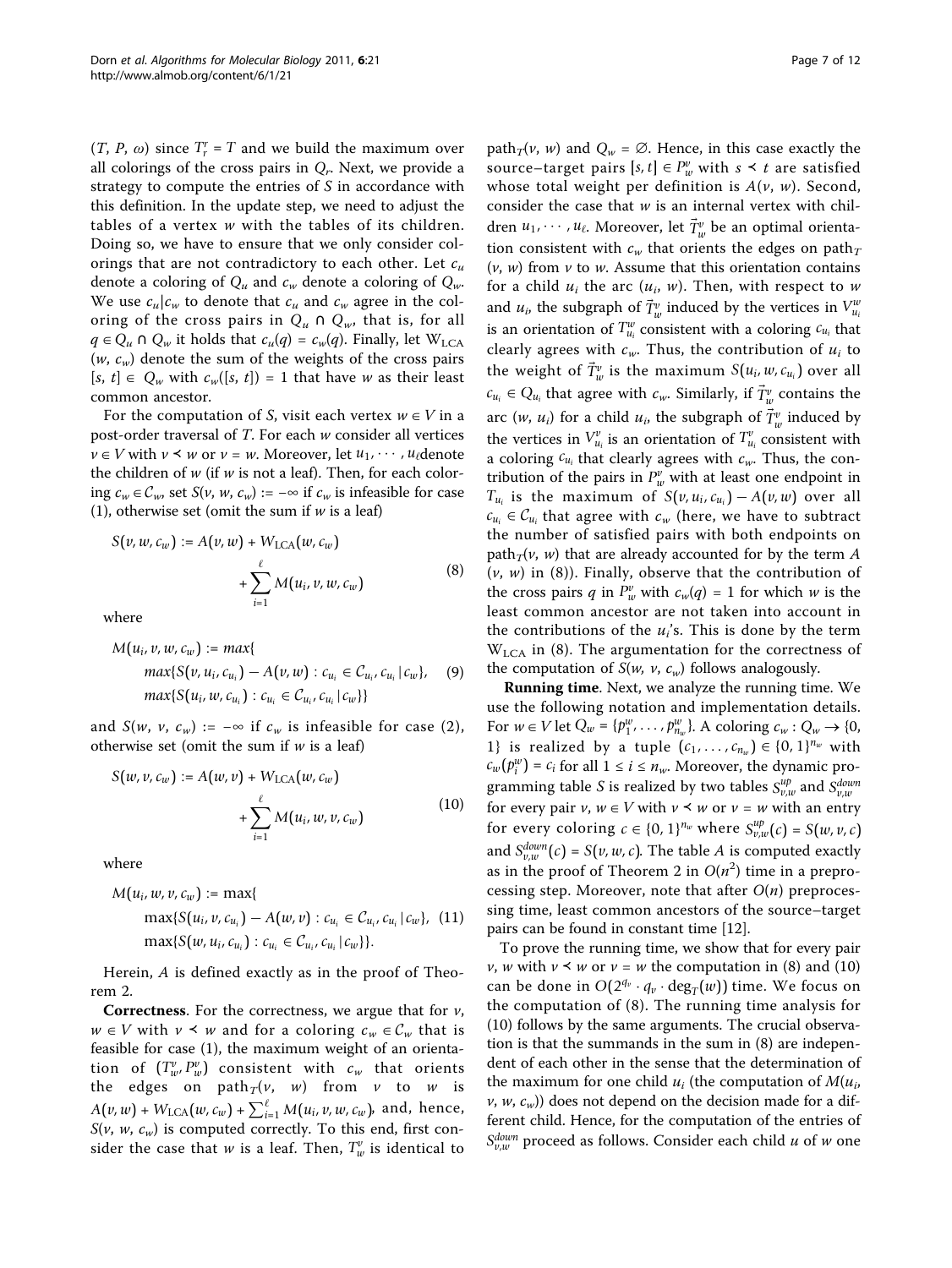<span id="page-7-0"></span>after another. Let  $Q_w = \{q_1, \ldots, q_s, q'_1, \ldots, q'_x\}$  and  $Q_u = \{q_1, \ldots, q_s, q_1'', \ldots, q_y''\}, \text{ that is, } \{q_1, \cdots, q_s\} = Q_w \cap Q_u.$ The crucial point is that we assume that the tables  $S_{w,u}^{\mu \nu}$ and  $S_{v,u}^{down}$  are sorted in lexicographical order of the colorings  $\{0, 1\}^{n_u}$ . This ensures that the colorings of u that agree with a coloring  $c_w \in \{0, 1\}^{n_w}$  are ordered consecutively in  $S_{w,u}^{\mu p}$  and  $S_{v,u}^{down}$ . Since the tables  $S_{w,u}^{\mu p}$  and  $S_{v,u}^{down}$ contain each at most 2*qv* entries, the sorting can be achieved in time  $O(2^{q_v})$  using bucket sort. Then, for each fixed v, w, and u all the values  $M(v, w, u, c)$  can be computed in  $O(2^{q_v}q_v)$  time in one iteration over  $S_{w,u}^{\mathsf{up}}$  and  $S_{\nu,\nu}^{down}$  and, hence, for all children of w the running time is bounded by  $O(2^{q_v} \cdot q_v \cdot \text{deg}_T(w))$ . Thus, the overall running time is bounded by

$$
O\left(\sum_{v,w\in V} 2^{q_v} \cdot q_v \cdot \deg_T(w)\right) = O(2^{q_v} q_v n^2),\tag{12}
$$

since  $O(\sum_{w \in V} deg_T(w)) = O(n)$  in trees.

### Bounded Signal Flow Over Edges

Let  $m_e$  be the maximum number of paths that pass through an edge. We consider MTO instances where  $m_e$ is limited. We show that the problem is linear-time solvable for  $m_e \le 2$ , but NP-hard for  $m_e \ge 3$ , thereby establishing a dichotomy on the complexity of MTO with respect to  $m_e$ .

For the polynomial-time algorithm, we employ the following lemma.

**Lemma 1.** If  $m_e \leq 2$ , then the treewidth of  $G_c(T, P)$  is at most two.

Proof. We make use of the following characterization of graphs of treewidth at most two [[21\]](#page-11-0). A graph has treewidth at most two if it can be reduced to the empty graph by the exhaustive application of the following data reduction rules:

(1) deleting vertices of degree 0 or 1,

(2) deleting a degree-2 vertex whose two neighbors are adjacent, and

(3) adding an edge between the two neighbors of a degree-2 vertex  $\nu$  if the neighbors are non-adjacent, and subsequently deleting  $\nu$ .

We show that if  $m_e \leq 2$ , then in the conflict graph  $G_c$  $(T, P)$  we can find a vertex to which one of the above rules applies. Further, we show that the modified smaller conflict graph is still a conflict graph of some MTO instance. Thus, the claim follows by induction.

Clearly, if Rule (1) or (2) applies to a vertex  $\nu$  in the conflict graph, then we can just delete the corresponding pair in the MTO instance, and the conflict graph of the resulting MTO instance is identical to the graph that results by deleting  $\nu$ .

Next, we show that if neither Rule (1) nor Rule (2) applies, then we can find a vertex  $\nu$  in the conflict graph to which Rule (3) applies. To this end, let  $(T, P)$  with  $T$  $=(V, E)$  denote an MTO instance and assume that T is rooted at an arbitrarily chosen inner vertex r. Moreover, among all vertices that are the least common ancestors of a pair in  $P$ , let  $x$  be one with maximum distance to the root  $r$  (that is, a deepest least common ancestor). We distinguish two cases based on whether  $x$  is an endpoint of a pair with both endpoints in  $T<sub>r</sub>$ .

First, consider the case that  $x$  is the endpoint of a pair [s, t]  $\in$  P with s,  $t \in V(T_x)$ . Let y be the child of x that is contained in the path between  $s$  and  $t$ . Observe that by the choice of  $x$  there is no pair with both endpoints in  $T_{\nu}$ . Hence, for every pair that is in conflict with [s, t], the corresponding path contains the edge  $\{x, y\}$ . Thus, since  $m_e = 2$ , the pair [s, t] is in conflict with at most one other pair, and therefore the corresponding vertex has degree at most one in the conflict graph: a contradiction to the fact that neither Rule (1) nor (2) apply.

Second, consider the case that  $x$  is not an endpoint of any pair with both endpoints in  $V(T_x)$ . Moreover, let  $p = [s, t] \in P$  be an arbitrarily chosen pair with s,  $t \in V(T_x)$ . Let  $y_1$  and  $y_2$  denote the two children of x such that (without loss of generality)  $s \in V(T_{y_1})$  and *t* ∈ *V*( $T_{\gamma_2}$ ). Let  $\nu_{[s,t]}$  denote the vertex of  $G_c$  corresponding to  $[s, t]$ . First, note that by the assumption that Rule (1) does not apply,  $v_{[s,t]}$  has degree at least two. Moreover, by the choice of  $x$  there is no pair with both endpoints in  $V(T_{\nu_1})$  or in  $V(T_{\nu_2})$ . Thus, every pair that is in conflict with [s, t] uses either the edge  $\{x, y_1\}$  or the edge  $\{x, y_2\}$ . Thus, since  $m_e \le 2$  and  $\deg_{G_e}(v_{[s,t]}) \ge 2$ , there are exactly two pairs  $p' = [s', t'], p'' = [s'', t''] \in P$ that are in conflict with  $[s, t]$ . Assume without loss of generality that  $t' \in V(T_{\gamma_1})$  and  $s'' \in V(T_{\gamma_2})$ (see Figure 1 for an illustration). Since Rule (2) does not apply to  $v_{[s,t]}$ , we can assume that p' and p'' are not in conflict



Figure 1 Applicability of reduction. Left: Illustration of the structure for a deepest least common ancestor  $x$  of the pairs as described in the proof of Lemma 1. The dashed lines represent the paths between the endpoints of a pair. If [s, t] is in conflict with two other pairs, then these pairs must be conflicting with  $[s, t]$  in the edges  $\{x, y_1\}$  and  $\{x, y_2\}$  since x a deepest least common ancestor. Right: Illustration of the replacement of the subtrees rooted at  $y_1$  and  $y_2$  by a single vertex y'. Note that (s', y') and (y', t'') are in conflict.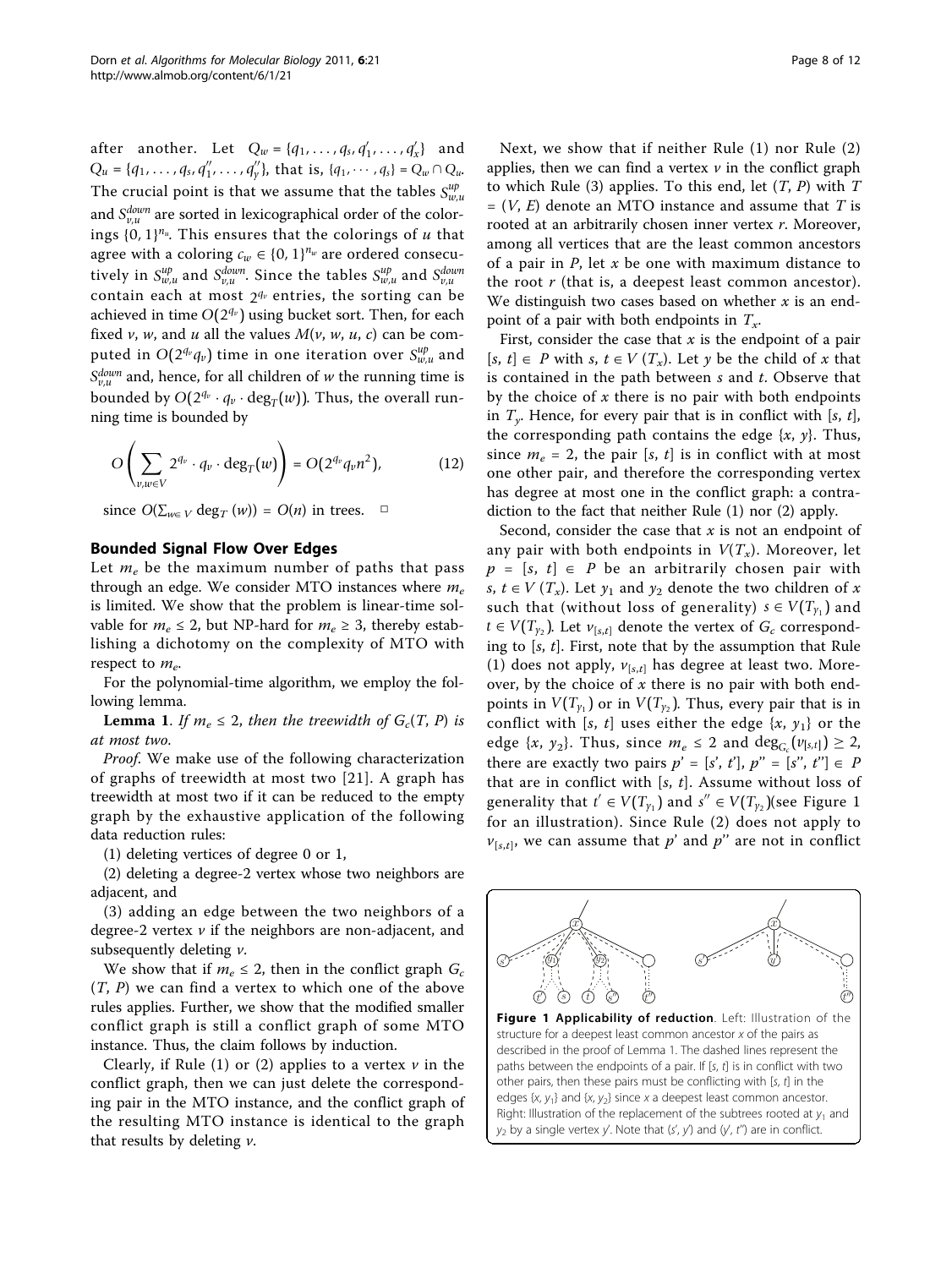with each other. Hence, Rule (3) can be applied to  $v_{[s,t]}$ . Let  $G_c'$  denote the graph that results by first making the two neighbors of  $\nu$  adjacent and subsequently deleting  $\nu$ . It remains to show how to transform the MTO instance such that the conflict graph of the new instance is identical to  $G'_{c}$ . To this end, consider the MTO instance that results by deleting the vertices in  $V(T_{y_1}) \cup V(T_{y_2})$ , removing the pairs  $[s, t]$ ,  $[s', t']$ , and  $[s'', t'']$  and subsequently adding a vertex  $y'$ , making  $y'$  adjacent to  $x$ , and adding the pairs  $[s', y']$  and  $[y', t'']$  (see Figure [1](#page-7-0) for an illustration). Clearly,  $[s', y']$  and  $[y', t'']$  are in conflict. Moreover, since only the pairs  $p$ ,  $p'$ , and  $p''$  have endpoints in  $V(T_{\nu_1}) \cup V(T_{\nu_2})$ , this transformation does not change the conflicts with the other pairs. Further, we have that  $m_e \leq 2$  in the resulting MTO instance.

Since width-two tree decompositions can be constructed in linear time [[21\]](#page-11-0) and weighted VERTEX COVER can be solved in linear time on graphs with constant treewidth [[15\]](#page-11-0), this yields linear-time solvability for WEIGHTED MAXIMUM TREE ORIENTATION with  $m_e \leq 2$ .

**Theorem 4.** If  $m_e \leq 2$ , then WEIGHTED MAXIMUM TREE ORIENTATION can be solved in linear time.

Proof. To be able to determine the path between a pair [s, t] in  $O(n)$  time, we root the tree arbitrarily and calculate in linear time a data structure that allows least common ancestor queries in constant time [\[12\]](#page-11-0); the path can then be found by going upwards from  $s$  and  $t$  until hitting their least common ancestor, and then joining the two partial paths. We then construct the conflict graph by marking for each path the corresponding edges with the pair and the direction, and then registering a possible conflict for each tree edge. Since there can be only linearly many markings and conflicts, the construction takes  $O(n)$  time. A tree decomposition of width two can then be found in linear time [\[21](#page-11-0)], and, as mentioned above, solving weighted VERTEX COVER on a graph with treewidth at most two takes only linear time, too [\[15](#page-11-0)].  $\Box$ 

We can further prove that for  $m_e \geq 3$ , MTO is NPhard even on stars, that is, on trees where all leaves are attached to the same vertex. The proof is by reduction from MAXDICUT.

Theorem 5. MAXIMUM TREE ORIENTATION on stars with  $m_e \geq 3$  is NP-complete.

Proof. As Medvedovsky et al. [[3\]](#page-11-0) pointed out, the NPhard MAXDICUT problem, defined as follows, can be reduced to MTO on stars.

# **MAXDICUT**

Given a directed graph  $G = (V, A)$  and a nonnegative integer  $k$ , is it possible to find a subset of vertices  $C$ ⊆*V* such that there are at least  $|A|$  - *k* arcs  $(v, w)$  ∈ A with  $v \in C$  and  $w \notin C$ ?

From a MAXDICUT instance  $(G = (V, A), k)$ , one constructs an equivalent MTO instance  $(T = (V', E), P, k)$ by setting  $V' := V \cup \{r\}, E := \{ \{v, r\} \mid v \in V \}$ , and  $P := A$ , where  $r \notin V$  is a new root vertex [[3\]](#page-11-0). Clearly, if a MAXDI-CUT instance has maximum degree three, then it reduces to an MTO instance with  $m_e \leq 3$ . Thus, it remains to show that MAXDICUT with maximum degree three is NP-hard. (Unfortunately, there seems to be no apt reduction from the undirected version MAXCUT, which is NP-hard for maximum degree three [[22](#page-11-0)].)

MAXDICUT can also be formulated as the problem to delete up to  $k$  arcs to obtain a graph where every vertex is only startpoint or only endpoint of arcs. We can characterize such graphs by a forbidden substructure consisting of three vertices  $u$ ,  $v$ ,  $w$  connected by the arcs  $(u, v)$  and  $(v, w)$  (the arcs  $(u, w)$  and  $(w, u)$  may or may not be present). Thus, if we ignore graphs with multiple arcs between two vertices, we have three forbidden induced subgraphs on three vertices. In this way, MAX-DICUT is similar to the TRANSITIVITY DELETION problem [[23](#page-11-0)], which given a directed graph, asks for up to  $k$  arc deletions to make it *transitive*, that is, to fulfill for all  $u$ ,  $v, w \in V$  that  $(u, v) \in A \land (v, w) \in A \Rightarrow (u, w) \in A$ . Transitive graphs are characterized by two of the three forbidden subgraphs for MAXDICUT; the subgraph with  $\{(u, v), (v, w), (u, w)\}\subseteq A$  is not forbidden. However, if we examine the directed graphs that are produced in the reduction from 3-SAT that proves NP-hardness of TRANSITIVITY DELETION [23, Sect. 3.1], we notice that this substructure does not occur, and cannot be created by arc deletions. Thus, solving TRANSITIVITY DELETION and MAXDICUT on these directed graphs is equivalent. Since the constructed instances also have degree at most three, we obtain the NP-hardness of MAXDICUT with maximum degree three. It is easy to see that MTO is contained in NP, so we obtain the claimed theorem.  $\Box$ 

# Observations on Protein Interaction Networks

The goal in this section is to explore the space of practically meaningful parameterizations, here focusing on biological applications. We first performed experiments based on the same data as used by Medvedovsky et al. [[3](#page-11-0)]. The network is a yeast protein-protein interaction network from the Database of Interacting Proteins (DIP) [[24\]](#page-11-0), containing 4,737 vertices and 15,147 edges. The cause–effect pairs were obtained from gene knockout experiments by Yeang et al. [[2\]](#page-11-0) and contain 14,502 pairs. After discarding small connected components and contracting cycles, we obtained a tree with 1,278 vertices and 5,569 pairs. (These numbers differ slightly from the ones stated by Medvedovsky et al. [[3\]](#page-11-0). We do not use the additional kinase-substrate data, which is only meaningful to evaluate the orientations obtained, and which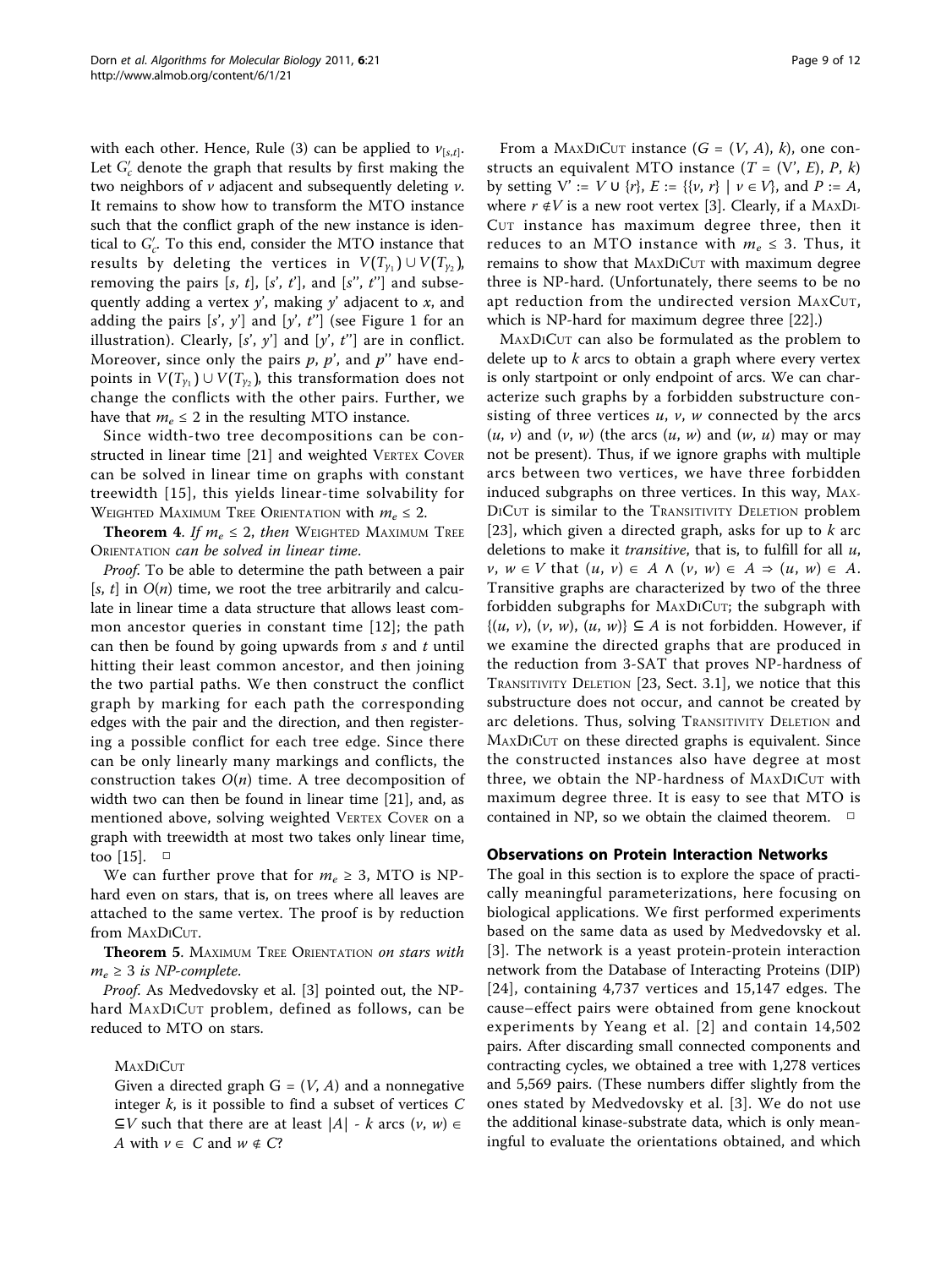requires an arbitrary parameter choice not documented by Medvedovsky et al. [\[3\]](#page-11-0).)

The resulting tree is, as already observed by Medvedovsky et al. [[3\]](#page-11-0), very star-like: there is one vertex of degree 1,151 and 1,048 degree-one vertices attached to it. The remaining 229 vertices have degree 1 to 4. All paths connecting cause-effect pairs pass through the central vertex.

We first note that this MTO instance is actually fairly easy to solve exactly. The Integer Linear Program (ILP) by Medvedovsky et al. [3, Sect. 3.1] and VERTEX COVER on the conflict graph solved by either an ILP or a simple branching strategy with data reduction all solve the instance in less than a second. More precisely, the running times are 0.09 s, 0.02 s, and 0.13 s, respectively, on a 2.67 GHz Intel Xeon W3520 machine, using GLPK 4.44 for the ILPs, and with the branching strategy implemented in Objective Caml. The branching strategy finds a vertex  $\nu$  of maximum degree and branches into the two cases of taking  $\nu$  into the vertex cover or taking all neighbors of  $\nu$  into the vertex cover. Before each branch, degree-1 vertices are eliminated by taking their neighbor into the vertex cover. The search in the second branch is cut short when the accumulated vertex cover is larger than that of the first branch.

Note that all three algorithms do not require the parameter  $k$  (number of unsatisfied pairs) as input, but will determine the minimum  $k$  such that there is a solution.

The reason that these strategies work so well is probably due to the low value of the parameter  $k$ : only 77 cause-effect pairs cannot be satisfied. This limits the size of the branch-and-bound tree that underlies all three methods.

In Table 1, we examine several other parameters. Since there are still  $p_t = 5,569$  pairs left after contracting all cycles in the network, using this parameter for a fixed-parameter algorithm seems infeasible. Unfortunately, since all paths run through a single vertex, the parameter  $m_{\nu}$  is not any more useful. Only about 5% of the pairs are cross pairs after the data reduction, so  $q$  is already a more promising parameter. However, with a value of  $q = 417$ , this parameter seems not very helpful. Even if we eliminate pairs that do not conflict with any other pairs, leaving only  $n_c = 1,287$  pairs, we still find at least 306 cross pairs (parameter q'). Again, because all paths run through a single vertex, considering cross pairs per vertex does not help here. In summary, for this particular instance the number of unsatisfiable pairs k is clearly the most useful parameter.

To examine the effect of the sparseness of the input instance on the various parameters, we investigated another yeast protein interaction network assembled by Nir Yosef from various sources (see references in [\[25\]](#page-11-0)). In this network, each edge is annotated with a probability of

#### Table 1 Network parameters

| Parameter |                                                            |        |  |  |  |
|-----------|------------------------------------------------------------|--------|--|--|--|
| n         | Number of network vertices                                 | 4,654  |  |  |  |
| m         | Number of network edges                                    | 15,104 |  |  |  |
| р         | Number of pairs                                            | 14,155 |  |  |  |
| $n_{t}$   | Vertices in MTO instance                                   | 1,278  |  |  |  |
| $p_t$     | Number of pairs in MTO instance                            | 5,569  |  |  |  |
| $n^*$     | Number of vertices in star                                 | 1,049  |  |  |  |
| $m_{v}$   | Max. number of pairs per vertex                            | 5,569  |  |  |  |
| $m_e$     | Max. number of pairs per edge                              | 371    |  |  |  |
| q         | Number of cross pairs                                      | 417    |  |  |  |
| $q_v$     | Max. number of cross pairs per vertex                      | 417    |  |  |  |
| ď         | Number of cross pairs after data reduction                 | 306    |  |  |  |
| $q'_v$    | Max. number of cross pairs per vertex after data reduction | 306    |  |  |  |
| $n_c$     | Number of vertices in conflict graph                       | 1,287  |  |  |  |
| $m_c$     | Number of edges in conflict graph                          | 4,626  |  |  |  |
| k         | Number of unsatisfiable pairs                              | 77     |  |  |  |

Values for various parameters for the protein interaction network instance from Medvedovsky et al. [\[3\]](#page-11-0).

interaction. Thus, by thresholding, we can obtain graphs of different sparseness. The results are shown in Table [2.](#page-10-0)

We see that, here, the parameter  $k$  is not always a clear winner. When the network becomes sparser, the components that will be shrunk to a single vertex by the cycle contraction will be smaller, leaving fewer pairs with both endpoints on the same tree vertex, and thereby increasing the number of potential conflicts. Only for very high thresholds, the parameter becomes small again, since then the original instance is already much smaller. Still, all instances can be solved in less than one second by the three algorithms mentioned above, which exploit low values of k.

We also see that for denser graphs, the parameter values based on the number of cross pairs are quite low, e.g.  $q'_v = 3$  for the whole graph. Thus, it seems likely that these instances can be quickly solved by the algorithm from Theorem 3, running in  $O(2^{q_v'} \cdot n^2 \cdot q_v')$  time. One possible explanation for the low value for these parameters is that the networks exhibit a linear structure. For example, if each protein can be assigned a distance to the nucleus, and interactions mostly transport information to or from the nucleus, then we would expect to have only few cross pairs.

The parameter  $m_{\nu}$  could be expected to be not too high in biological networks, since otherwise this would make the network less robust, since elimination of one vertex would disrupt too many paths. However, one vertex in the tree under consideration can actually correspond to a very large component in the original graph, which weakens this effect. Therefore, this parameter is more useful in sparser graphs, where not too many graph vertices are joined into a tree vertex. However, for the given instances, it seems small enough to be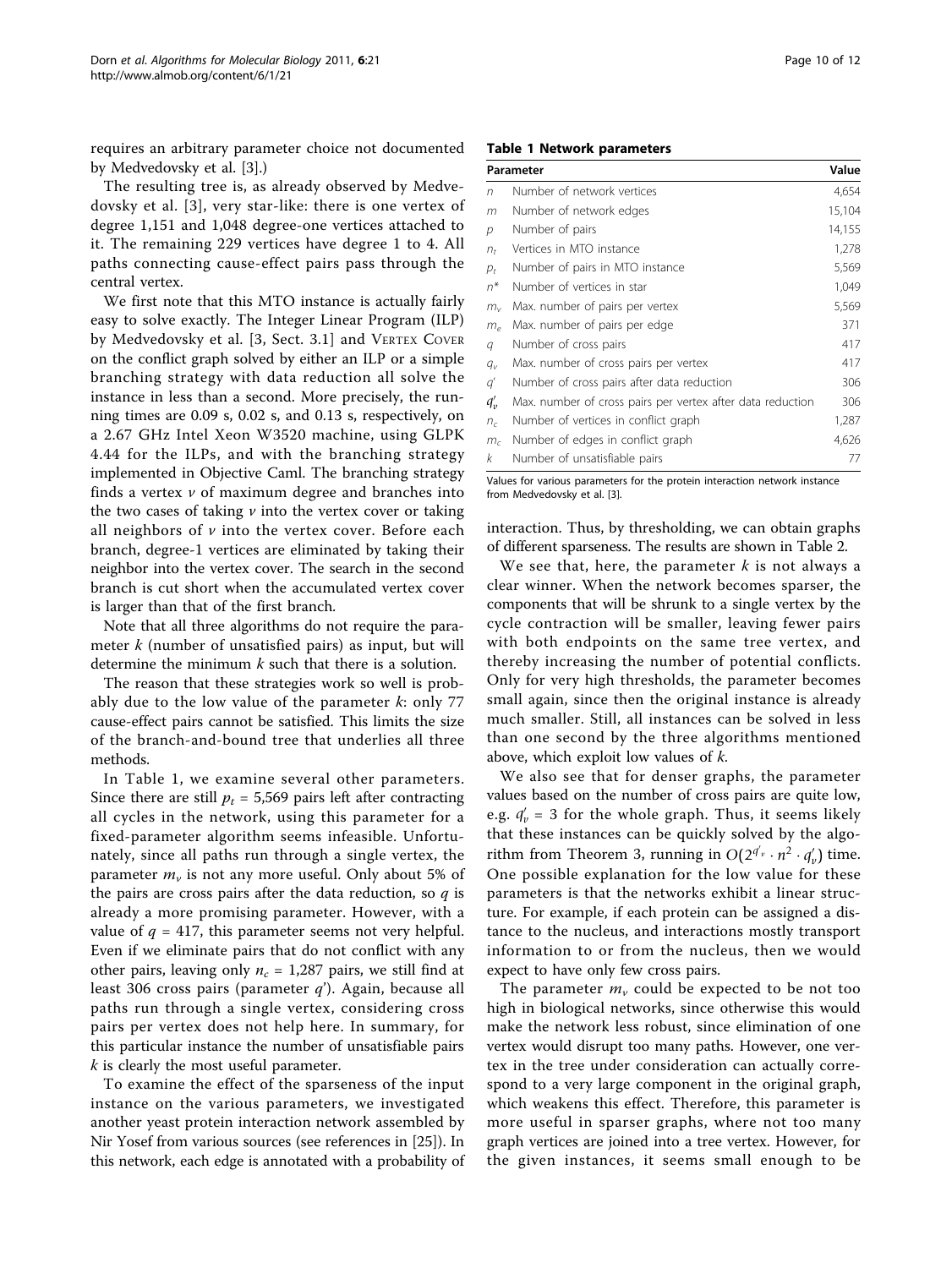<span id="page-10-0"></span>Table 2 Thresholded network parameters

| threshold | n    | m     | р     | $n_t$ | $p_t$ | $n^*$ | $m_{v}$ | $m_e$ | q   | $q_v$          | qʻ             | $q'_v$         | $n_c$ | $m_c$ | k   |
|-----------|------|-------|-------|-------|-------|-------|---------|-------|-----|----------------|----------------|----------------|-------|-------|-----|
| 0.000000  | 5385 | 39921 | 14393 | 799   | 2014  | 750   | 2014    | 59    | 7   | 7              | 3              | 3              | 115   | 292   | 17  |
| 0.154420  | 4530 | 35041 | 11522 | 747   | 2203  | 705   | 2203    | 298   | 27  | 27             | 20             | 20             | 475   | 1632  | 40  |
| 0.371369  | 4254 | 32135 | 10740 | 796   | 2443  | 749   | 2443    | 275   | 47  | 47             | 35             | 35             | 528   | 2424  | 46  |
| 0.573290  | 3871 | 27128 | 9445  | 777   | 2225  | 704   | 2225    | 268   | 32  | 32             | 13             | 13             | 140   | 311   | 32  |
| 0.573313  | 2546 | 8977  | 5279  | 638   | 2311  | 477   | 2310    | 208   | 252 | 252            | 151            | 151            | 561   | 2394  | 68  |
| 0.830093  | 2206 | 7136  | 4346  | 643   | 2206  | 449   | 2206    | 192   | 304 | 304            | 193            | 193            | 727   | 4017  | 83  |
| 0.886308  | 1407 | 3646  | 1607  | 441   | 787   | 260   | 785     | 45    | 106 | 106            | 88             | 88             | 311   | 1876  | 75  |
| 0.943001  | 1135 | 3069  | 920   | 361   | 464   | 195   | 463     | 32    | 57  | 57             | 42             | 42             | 179   | 801   | 44  |
| 0.954421  | 1039 | 2504  | 843   | 350   | 489   | 175   | 461     | 45    | 85  | 73             | 71             | 61             | 215   | 3001  | 81  |
| 0.957338  | 895  | 2060  | 681   | 304   | 405   | 119   | 375     | 39    | 64  | 54             | 58             | 50             | 240   | 3092  | 89  |
| 0.965986  | 874  | 2018  | 666   | 299   | 477   | 103   | 411     | 165   | 90  | 78             | 85             | 75             | 358   | 12284 | 110 |
| 0.984753  | 668  | 1676  | 312   | 206   | 163   | 95    | 162     | 20    | 7   | 7              | 6              | 6              | 55    | 222   | 15  |
| 0.989212  | 581  | 1322  | 188   | 192   | 167   | 69    | 161     | 86    | 24  | 24             | 24             | 24             | 141   | 1088  | 32  |
| 0.989233  | 307  | 681   | 71    | 121   | 70    | 32    | 66      | 36    | 21  | 21             | 11             | 11             | 52    | 219   | 7   |
| 0.990409  | 294  | 666   | 28    | 114   | 27    | 26    | 26      | 21    | 2   | $\overline{2}$ | $\overline{2}$ | $\overline{2}$ | 9     | 8     | 2   |

Parameters for the largest connected component of the protein interaction network assembled by Nir Yosef [[25\]](#page-11-0) with different thresholds for the edge probability. The uneven gaps in the sizes of the instances are because many edges have identical weights.

exploited only for fairly small instances, where other parameters would give good results, too.

The parameter  $m_e$  could similarly be expected to be low in sparse networks; however, the NP-hardness result already for  $m_e \geq 3$  (Theorem 5) makes practical use of this parameter unlikely.

### Conclusions

We started a parameterized complexity analysis of (WEIGHTED) MAXIMUM TREE ORIENTATION, obtaining a more fine-grained view on the computational complexity of this NP-hard problem. In this line, there are still several challenges for future investigations. For instance, it is open whether MTO is fixed-parameter tractable with respect to the parameter "number of satisfied pairs"  $(n - k)$ . Further, in the spirit of "distance-from-triviality parameterization" [\[19](#page-11-0),[20\]](#page-11-0) it would be interesting to study the parameterized complexity of MTO with respect to the parameter "number of all possible pairs minus the number of input pairs"–recall that for parameter value zero MTO is polynomial-time solvable [\[11](#page-11-0)]. MTO restricted to stars is still NP-hard, but then at least one quarter of all input pairs can always be satisfied [[3\]](#page-11-0). Hence, it would be interesting to study above guarantee parameterization [\[15](#page-11-0),[20\]](#page-11-0) with respect to the number of satisfied pairs. MTO can be translated into a vertex covering problem (see Proposition 1) on a graph class that is  $K_4$ -free–this motivates to study whether vertex covering on this graph class can be done faster than on general graphs. Clearly, MTO brings along numerous further parameters and parameter combinations which can make a more comprehensive multivariate complexity analysis [[20\]](#page-11-0) very

attractive. Often, it is desirable to not only list a single solution, but to enumerate all optimal solutions. Our dynamic-programming-based algorithms seem suitable for this. Following Gamzu et al. [[8](#page-11-0)] and extending the studies for MTO as pursued here to the more general case of mixed graphs with partially already oriented edges is of high interest. First steps in this direction have very recently been undertaken by Silverbush et al. [[9\]](#page-11-0) and Elberfeld et al. [\[26](#page-11-0)]. Finally, it seems promising to examine the parameters based on cross pairs in other networks such as communication networks, and to try to exploit these parameters for other hard network problems.

#### Acknowledgements

A preliminary version of this work appeared in the proceedings of the 1st International ICST Conference on Theory and Practice of Algorithms in (Computer) Systems (TAPAS '11), volume 6595 in Lecture Notes in Computer Science, pages 104-115, Springer 2011.

JU and partly FH were supported by the Deutsche Forschungsgemeinschaft (DFG), research project PABI (NI 369/7).

Major parts of the work were done while BD and DK were with the Universität Tübingen, FH was with the Humboldt-Universität zu Berlin, and RN and JU were with the Friedrich-Schiller-Universität Jena. We are grateful to two anonymous referees whose insightful remarks helped to improve the presentation of our work.

#### Author details

1 Fakultät für Mathematik und Wirtschaftswissenschaften, Universität Ulm, Ulm, Germany. <sup>2</sup>Institut für Softwaretechnik und Theoretische Informatik, TU Berlin, Berlin, Germany. <sup>3</sup>Institut für Theoretische Informatik, Universität Ulm, Ulm, Germany.

#### Authors' contributions

All authors contributed more or less equally, RN initiating the study of MTO under the viewpoint of multivariate complexity analysis and JU coming up with the major algorithmic ideas which have been worked out in more detail by DK. All authors read and approved the final manuscript.